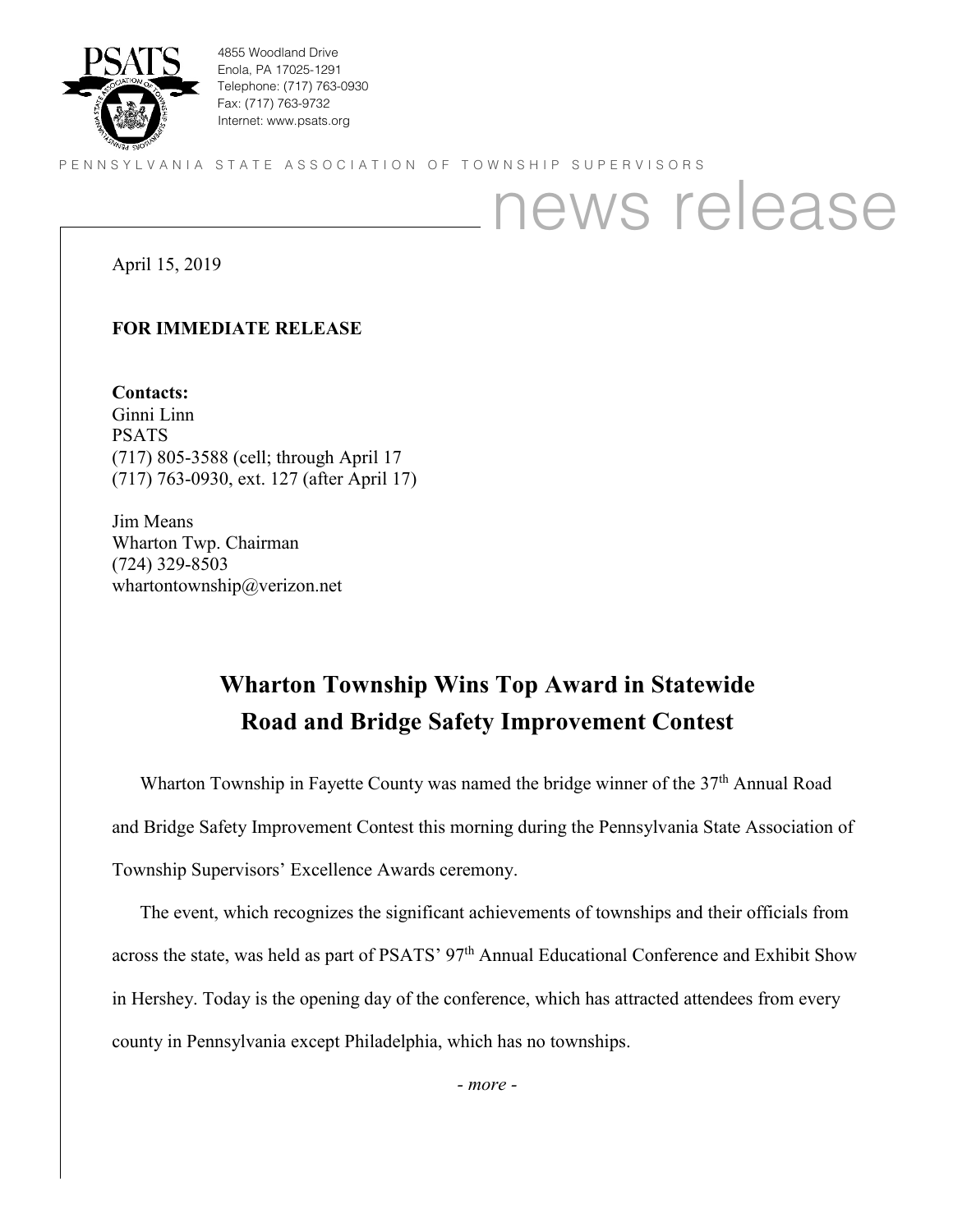PSATS sponsors the statewide Road and Bridge Safety Improvement Contest each year in partnership with the Pennsylvania Highway Information Association (PHIA) and the state Department of Transportation (PennDOT) to recognize townships for their extensive contributions of time and effort in making roads and bridges safer.

Wharton Township was honored for replacing a deteriorating culvert that carried Big Sandy Creek beneath Fayette Springs Road. The old culvert was undersized and caused flooding of the roadway during heavy rains, which resulted in a five-mile detour. The culvert also prevented native brook trout from migrating upstream to the creek's headwaters to spawn.

"We were always repairing the culvert," Wharton Township Chairman Jim Means says. "Every time we got a hard rain, it washed out."

After researching various options for repairing or replacing the culvert, the township supervisors settled on a proposal from McMillen Engineering to use a Contech aluminum arch culvert with an open bottom that would allow fish passage. The township public works crew completed most of the work themselves, including diverting the stream, removing the old culvert, and assembling and installing the new culvert. A hired contractor did the excavation.

The project was the first in Pennsylvania to incorporate Contech's Express Foundation system, which features prefabricated steel forms that support the assembled culvert. Concrete poured inside the forms locks everything together.

McMillen Engineering helped the township secure a grant from the state's Dirt, Gravel, and Low-Volume Road Program to cover about 77 percent of the cost. The completed project has performed better than the township could have hoped, Means says.

"It's beautiful," he says. "We have had several hard rains since it was installed, and we've had no problems. The flood issues are gone, and the detours are gone. We are planning to do at least three more like this in the township."